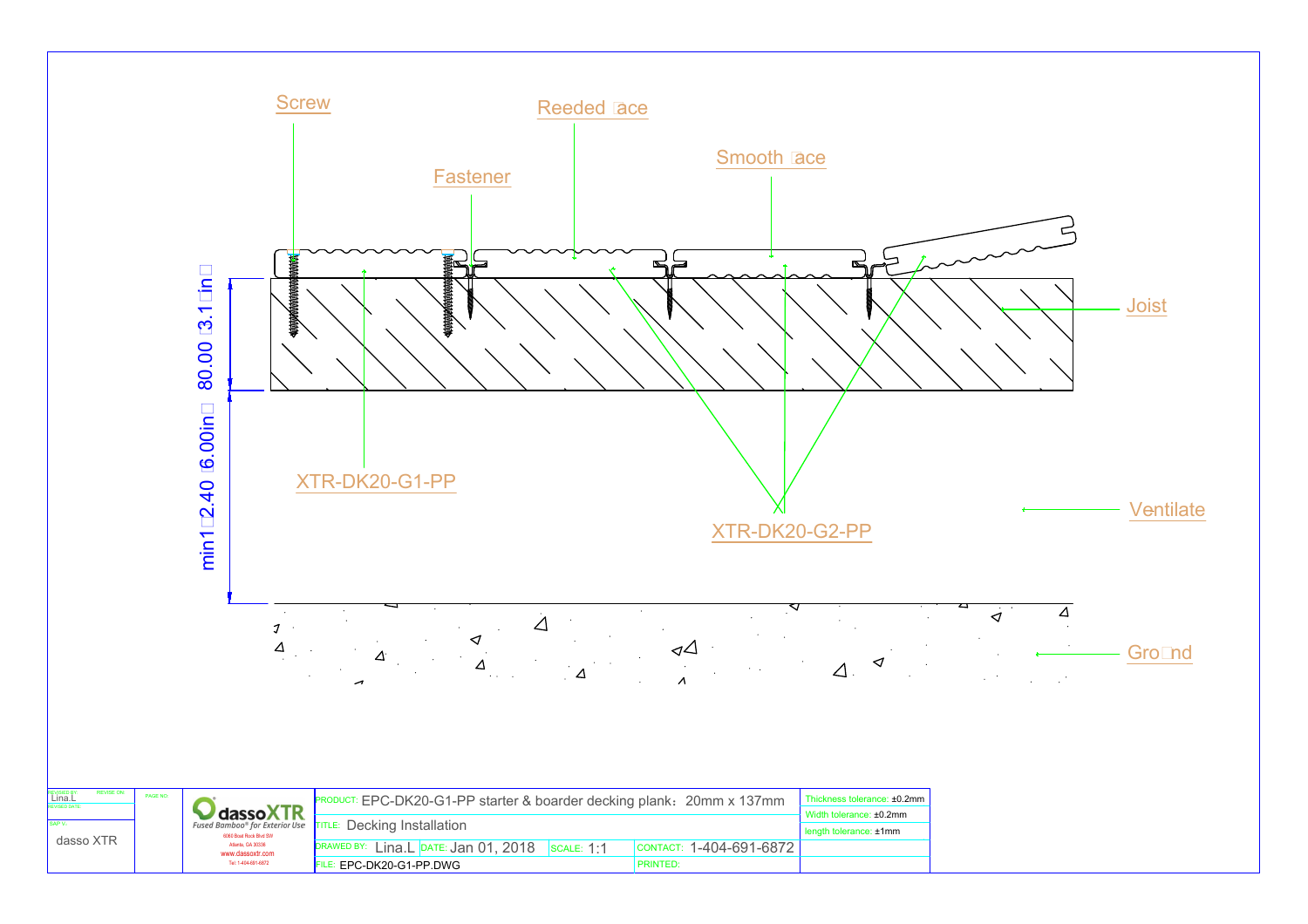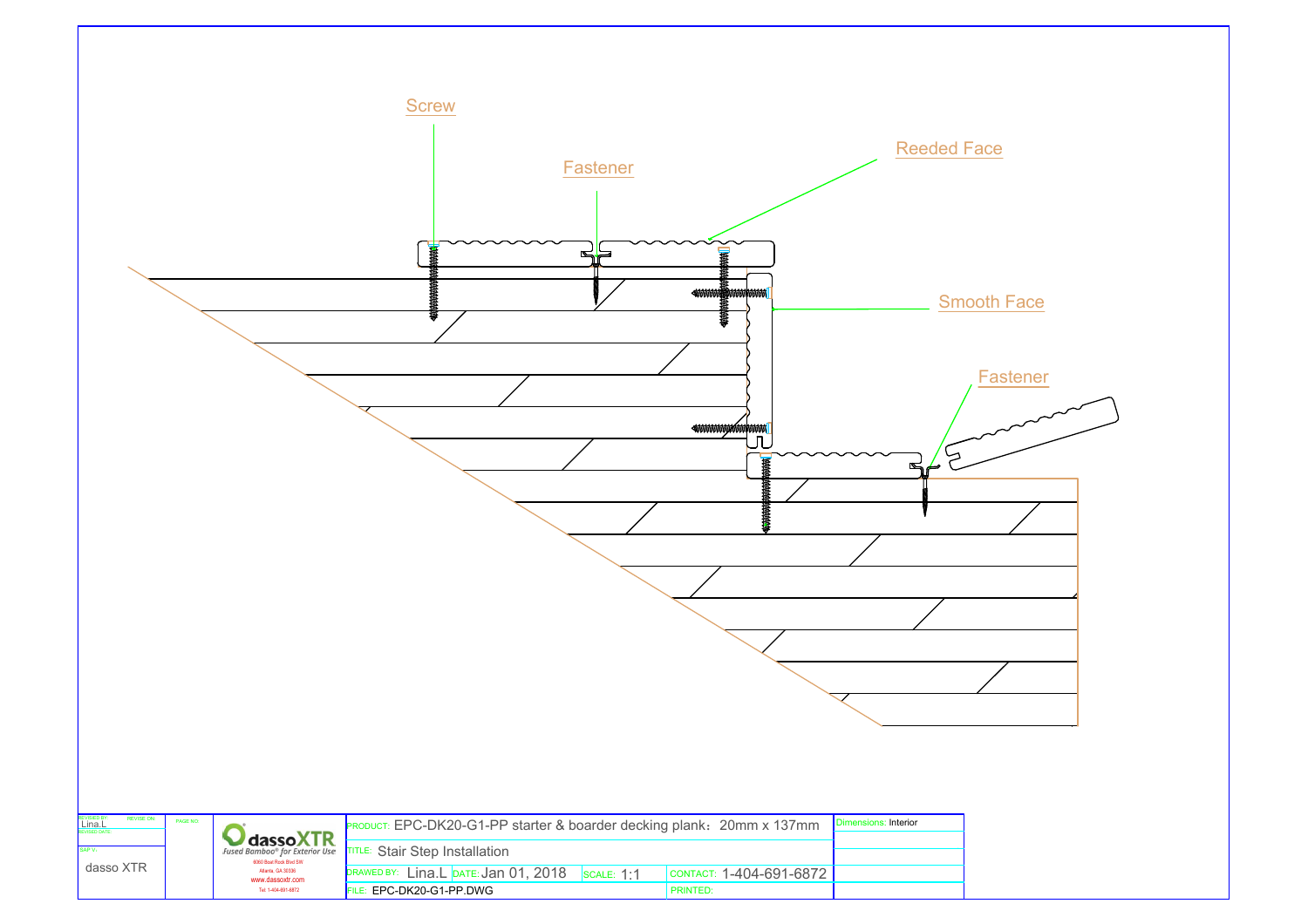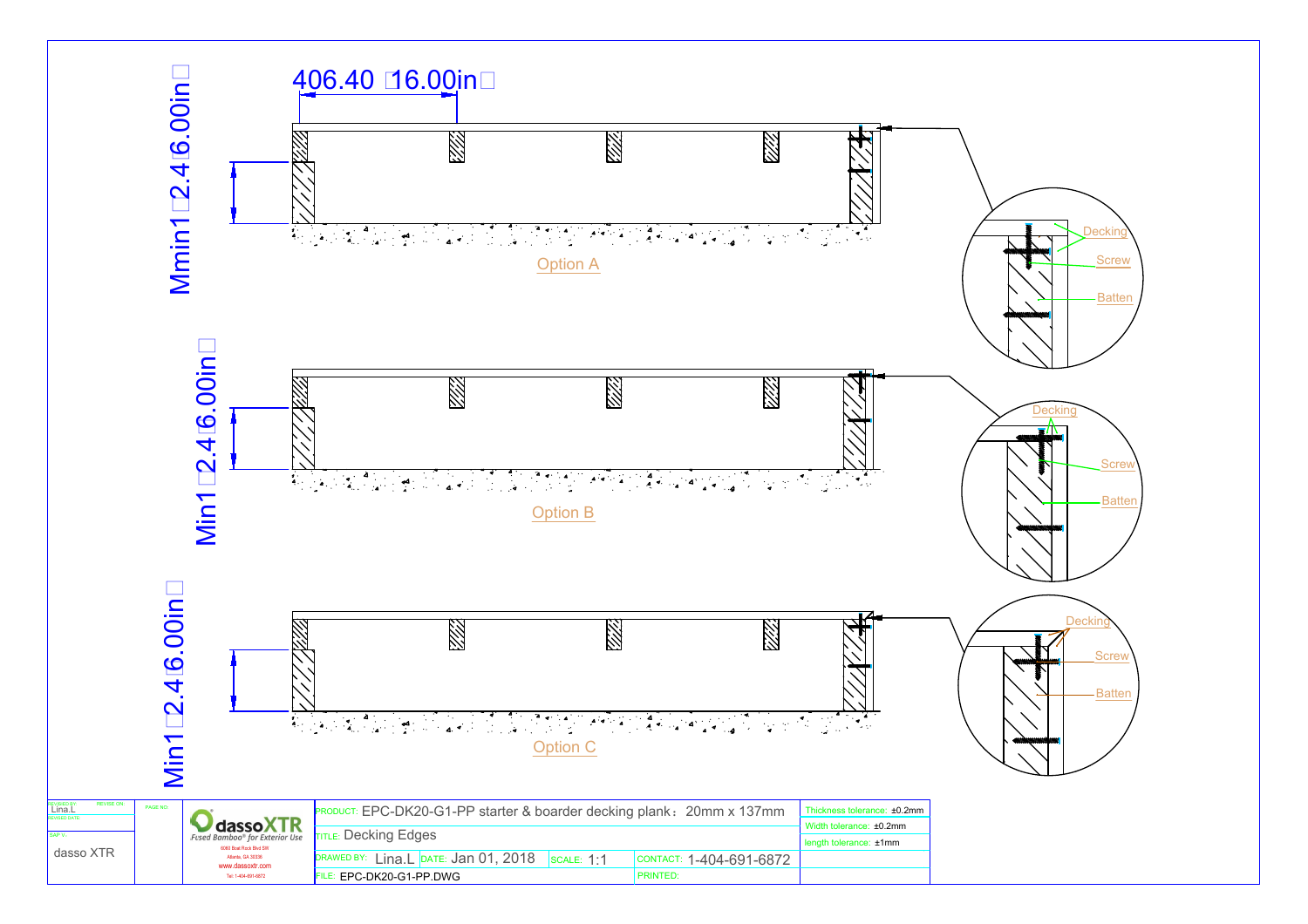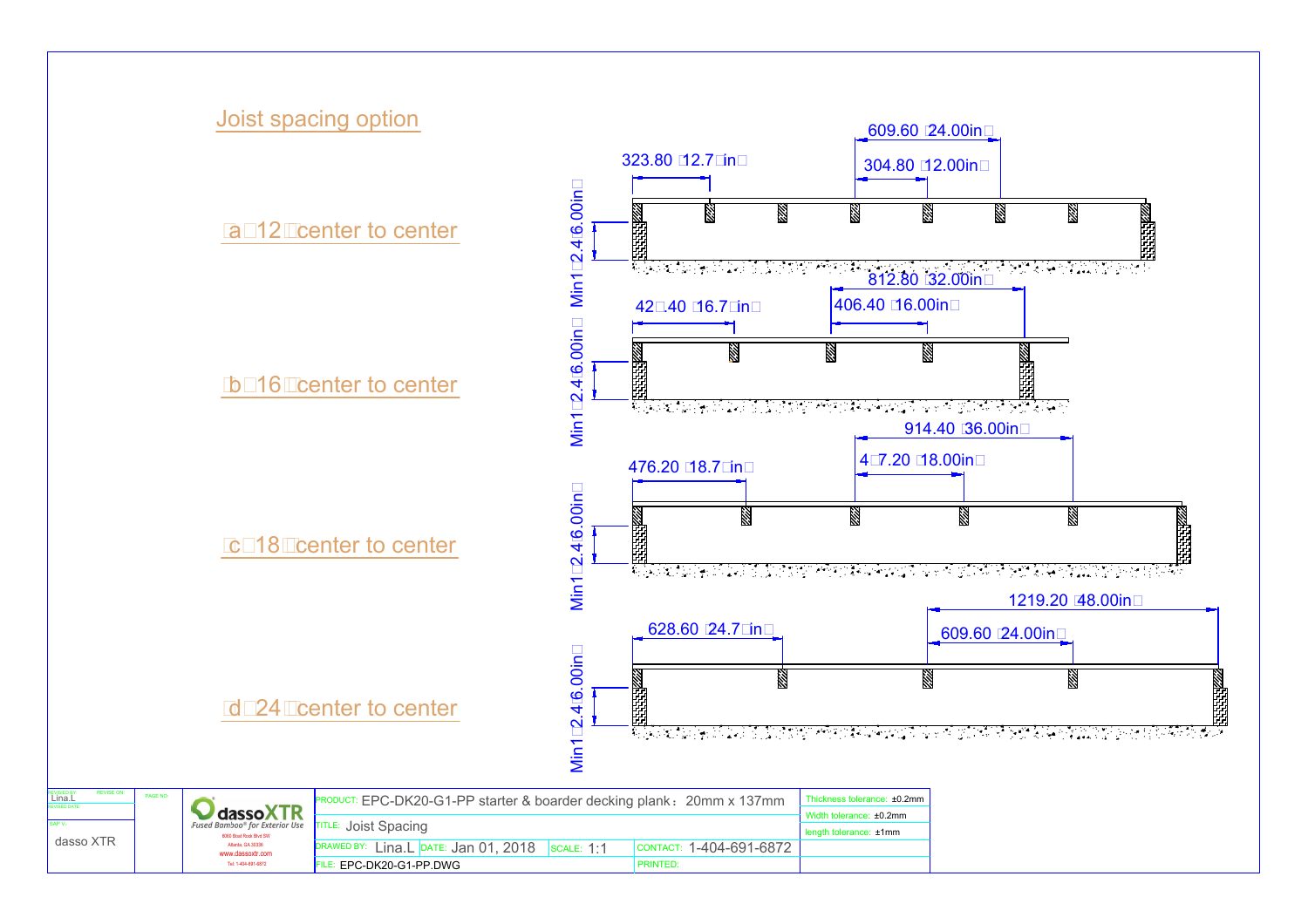|                        |                    |                                                                 |                 |                                                                       |                                              |                                                 |  |  |  | 5486.40 [216.00in] |                 |  |                         |                        |                                                        |  |  |
|------------------------|--------------------|-----------------------------------------------------------------|-----------------|-----------------------------------------------------------------------|----------------------------------------------|-------------------------------------------------|--|--|--|--------------------|-----------------|--|-------------------------|------------------------|--------------------------------------------------------|--|--|
|                        |                    |                                                                 |                 | 406.40 [16.00in]                                                      |                                              |                                                 |  |  |  |                    |                 |  |                         |                        |                                                        |  |  |
|                        |                    |                                                                 |                 |                                                                       |                                              |                                                 |  |  |  |                    |                 |  |                         |                        |                                                        |  |  |
|                        |                    |                                                                 |                 |                                                                       |                                              |                                                 |  |  |  |                    |                 |  |                         |                        |                                                        |  |  |
|                        |                    |                                                                 |                 |                                                                       |                                              |                                                 |  |  |  |                    |                 |  |                         |                        |                                                        |  |  |
|                        |                    |                                                                 |                 |                                                                       |                                              |                                                 |  |  |  |                    |                 |  |                         |                        |                                                        |  |  |
|                        |                    | 6.72 [0.26in]                                                   |                 |                                                                       |                                              |                                                 |  |  |  |                    |                 |  |                         |                        |                                                        |  |  |
|                        |                    |                                                                 |                 |                                                                       |                                              |                                                 |  |  |  |                    |                 |  |                         |                        |                                                        |  |  |
|                        |                    |                                                                 |                 |                                                                       |                                              |                                                 |  |  |  |                    |                 |  |                         |                        |                                                        |  |  |
|                        |                    |                                                                 |                 |                                                                       |                                              |                                                 |  |  |  |                    |                 |  |                         |                        |                                                        |  |  |
|                        |                    |                                                                 |                 |                                                                       |                                              |                                                 |  |  |  |                    |                 |  |                         |                        |                                                        |  |  |
|                        |                    |                                                                 |                 |                                                                       |                                              |                                                 |  |  |  |                    |                 |  |                         |                        |                                                        |  |  |
|                        |                    |                                                                 |                 |                                                                       |                                              |                                                 |  |  |  |                    |                 |  |                         |                        |                                                        |  |  |
|                        |                    |                                                                 |                 |                                                                       |                                              |                                                 |  |  |  |                    |                 |  |                         |                        |                                                        |  |  |
|                        |                    |                                                                 |                 |                                                                       |                                              |                                                 |  |  |  |                    |                 |  |                         |                        |                                                        |  |  |
|                        |                    |                                                                 |                 |                                                                       |                                              |                                                 |  |  |  |                    |                 |  |                         |                        |                                                        |  |  |
|                        |                    |                                                                 |                 |                                                                       |                                              |                                                 |  |  |  |                    |                 |  |                         |                        |                                                        |  |  |
|                        |                    |                                                                 |                 |                                                                       |                                              |                                                 |  |  |  |                    |                 |  |                         |                        |                                                        |  |  |
|                        | 4267.20 [168.00in] |                                                                 |                 |                                                                       |                                              |                                                 |  |  |  |                    |                 |  |                         |                        |                                                        |  |  |
|                        |                    |                                                                 |                 |                                                                       |                                              |                                                 |  |  |  |                    |                 |  |                         |                        |                                                        |  |  |
|                        |                    |                                                                 |                 |                                                                       |                                              |                                                 |  |  |  |                    |                 |  |                         |                        |                                                        |  |  |
|                        |                    |                                                                 |                 |                                                                       |                                              |                                                 |  |  |  |                    |                 |  |                         |                        |                                                        |  |  |
|                        |                    |                                                                 |                 |                                                                       |                                              |                                                 |  |  |  |                    |                 |  |                         |                        |                                                        |  |  |
|                        |                    |                                                                 |                 |                                                                       |                                              |                                                 |  |  |  |                    |                 |  |                         |                        |                                                        |  |  |
|                        |                    |                                                                 |                 |                                                                       |                                              |                                                 |  |  |  |                    |                 |  |                         |                        |                                                        |  |  |
|                        |                    |                                                                 |                 |                                                                       |                                              |                                                 |  |  |  |                    |                 |  |                         |                        |                                                        |  |  |
|                        |                    |                                                                 |                 |                                                                       |                                              |                                                 |  |  |  |                    |                 |  |                         |                        |                                                        |  |  |
|                        |                    |                                                                 |                 |                                                                       |                                              |                                                 |  |  |  |                    |                 |  |                         |                        |                                                        |  |  |
|                        |                    |                                                                 |                 |                                                                       |                                              |                                                 |  |  |  |                    |                 |  |                         |                        |                                                        |  |  |
|                        |                    |                                                                 |                 |                                                                       |                                              |                                                 |  |  |  |                    |                 |  |                         |                        |                                                        |  |  |
|                        |                    |                                                                 |                 |                                                                       |                                              |                                                 |  |  |  |                    |                 |  |                         |                        |                                                        |  |  |
|                        |                    |                                                                 |                 |                                                                       |                                              |                                                 |  |  |  |                    |                 |  |                         |                        |                                                        |  |  |
|                        |                    |                                                                 |                 |                                                                       |                                              |                                                 |  |  |  |                    |                 |  |                         |                        |                                                        |  |  |
|                        |                    |                                                                 |                 |                                                                       |                                              |                                                 |  |  |  |                    |                 |  |                         |                        |                                                        |  |  |
|                        |                    |                                                                 |                 |                                                                       |                                              |                                                 |  |  |  |                    |                 |  |                         |                        |                                                        |  |  |
| REVISE ON:<br>PAGE NO: |                    |                                                                 |                 | PRODUCT: EPC-DK20-G1-PP starter & boarder decking plank: 20mm x 137mm |                                              |                                                 |  |  |  |                    |                 |  |                         |                        | Thickness tolerance: ±0.2mm<br>Width tolerance: ±0.2mm |  |  |
|                        |                    |                                                                 | <b>CassoXTR</b> |                                                                       | TITLE: Random 12", 16", 24" Center to Center |                                                 |  |  |  |                    |                 |  |                         |                        |                                                        |  |  |
| dasso XTR              |                    | 6060 Boat Rock Blvd SW<br>Atlanta, GA 30336<br>www.dassoxtr.com |                 |                                                                       |                                              | DRAWED BY: Lina.L DATE: Jan 01, 2018 SCALE: 1:1 |  |  |  |                    |                 |  | CONTACT: 1-404-691-6872 | length tolerance: ±1mm |                                                        |  |  |
|                        |                    | Tel: 1-404-691-6872                                             |                 | FILE: EPC-DK20-G1-PP.DWG                                              |                                              |                                                 |  |  |  |                    | <b>PRINTED:</b> |  |                         |                        |                                                        |  |  |